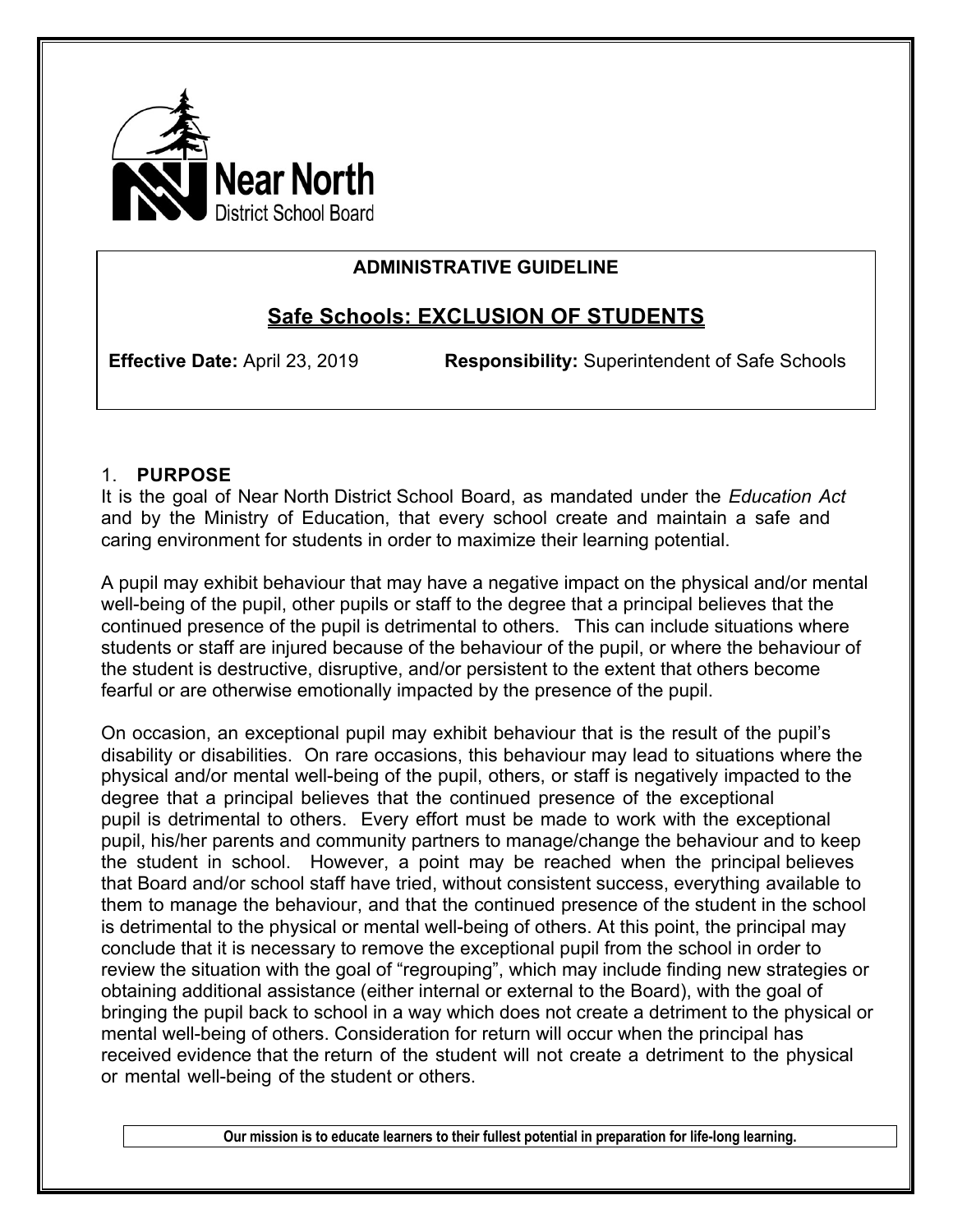## 2. **DEFINITIONS**

The following definitions apply for the purposes of this procedure.

**Appellant** - is a person who appeals a decision, who will be the parent of the pupil or the pupil if the pupil is an adult.

**Exclusion** - under this Administrative Procedure, is the removal of a student from a school for specific and limited purposes and is not considered to be discipline. Exclusion is carried out under the authority of the *Education Act*, s. 265(1)(m).

### 3. **CIRCUMSTANCES IN WHICH EXCLUSION CAN OCCUR**

Exclusion can occur only after consideration of the following criteria, it being recognized that every case is unique:

- a) The pupil's behaviour cannot be managed on a consistent or reliable basis using the strategies in place and the point has been reached where the principal believes that the continued presence of the pupil in the school would be detrimental to the physical or mental well-being of the pupil and/or others.
- b) The exceptional pupil's behaviour, which is the result of his/her disability/disabilities, cannot be managed on a consistent or reliable basis using the strategies in place with the result that the point has been reached where the principal believes that the continued presence of the pupil in the school would be detrimental to the physical or mental well-being of the pupil and/or others.
- c) Board/school staff agree that all steps reasonably available to the Board have been taken to attempt to manage the pupil's behaviour and that the behaviour is such that it is necessary to consult with the parents, community partners and/or medical/psychological experts in order to determine modified or new strategies to deal with the behaviour in order to permit the student to try to attend school successfully.
- d) The principal has met with the parent(s) to discuss the situation and explain why the principal has decided that exclusion is necessary. A letter of exclusion must be provided to the parent which sets out the rationale for the exclusion and which advises the parent of the right of appeal. (Appendix 1)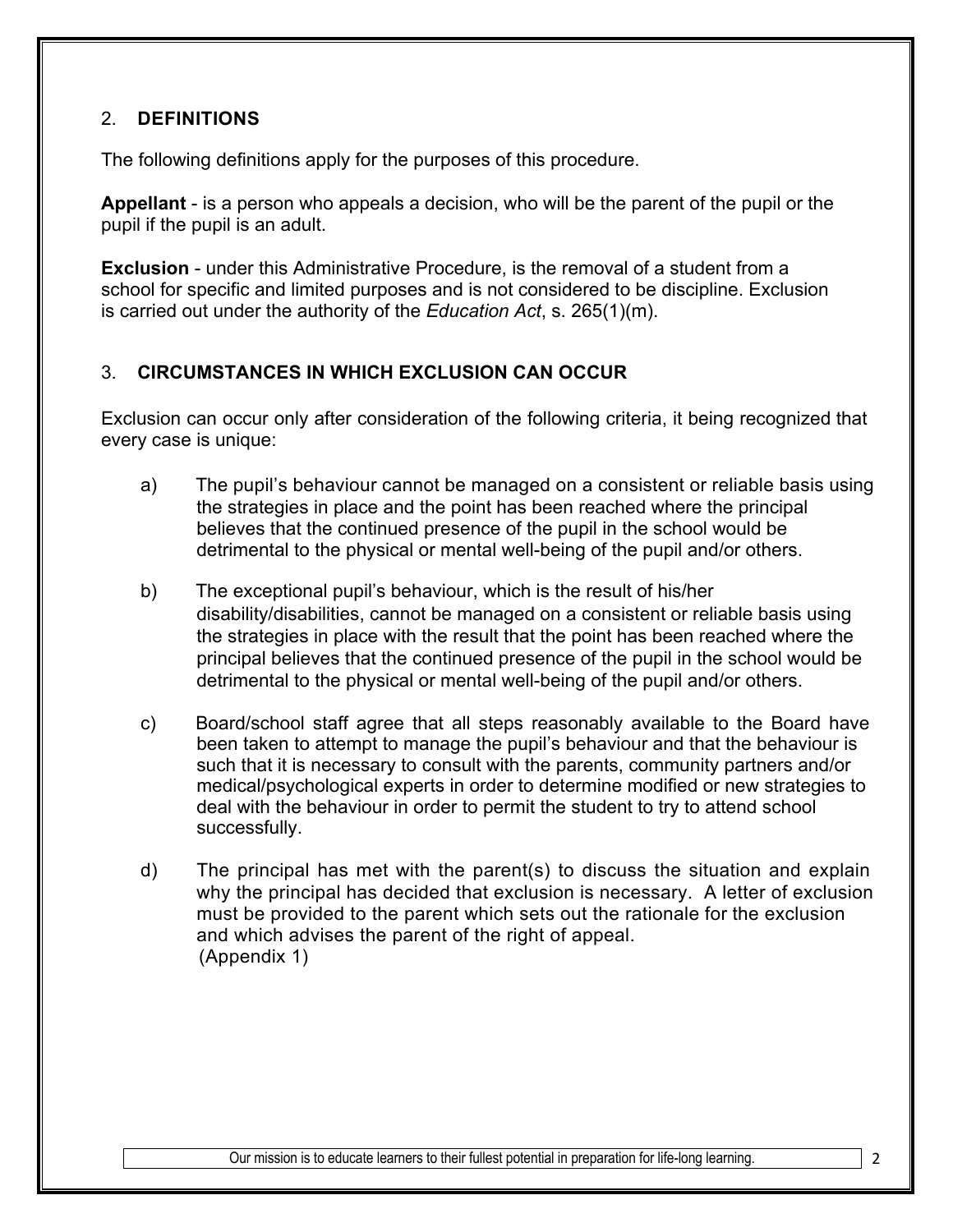### 4. **SCHOOL WORK**

Where a pupil has been excluded under this Administrative Procedure it is critical to remember that the pupil remains a pupil of the school and continues to be entitled to an education. Steps must be taken as quickly as possible for an alternative provision of education. This may include home instruction (in which case no doctor's note is required). Home Instruction could take place at a location determined by the parties involved, dependent on safety considerations and can occur either in person or electronically. The amount of home instruction to be provided will be based on the student's best interests, safety of staff, what can be reasonably delivered through home instruction and the availability of qualified teachers to provide the home instruction. Reporting requirements for students on an exclusion will occur as usual.

### 5. **MEETINGS TO PLAN FOR STUDENT'S RETURN**

The principal and superintendent will work with staff to ensure that meetings with the parents and appropriate third parties are held as soon as possible in order to formulate new strategies and ultimately to plan for the return of the pupil to school safely and successfully. Minutes of meetings must be kept and, once a plan has been formulated, a letter outlining the plan must be sent to the parent(s).

### 6. **APPEAL OF A PRINCIPAL'S DECISION TO EXCLUDE A PUPIL**

#### **Notice of Exclusion**

Where the principal decides to exclude a pupil, the principal shall notify the superintendent of the school, then the Superintendent of Safe Schools. The principal will provide written notification to the pupil's parent/guardian, the adult pupil (or a pupil who is 16 or 17 and has withdrawn from parental control). (Appendix 1)

### **Exclusion Appeal Process**

Step 1: Notice of Appeal

A person who is entitled to appeal an exclusion (a parent, an adult pupil, or a 16 or 17-yearold pupil who has withdrawn from parental control) must give written notice of his or her intention to appeal to the Superintendent of Safe Schools within 10 school days of the commencement of the exclusion. An appeal of an exclusion does not stay the exclusion.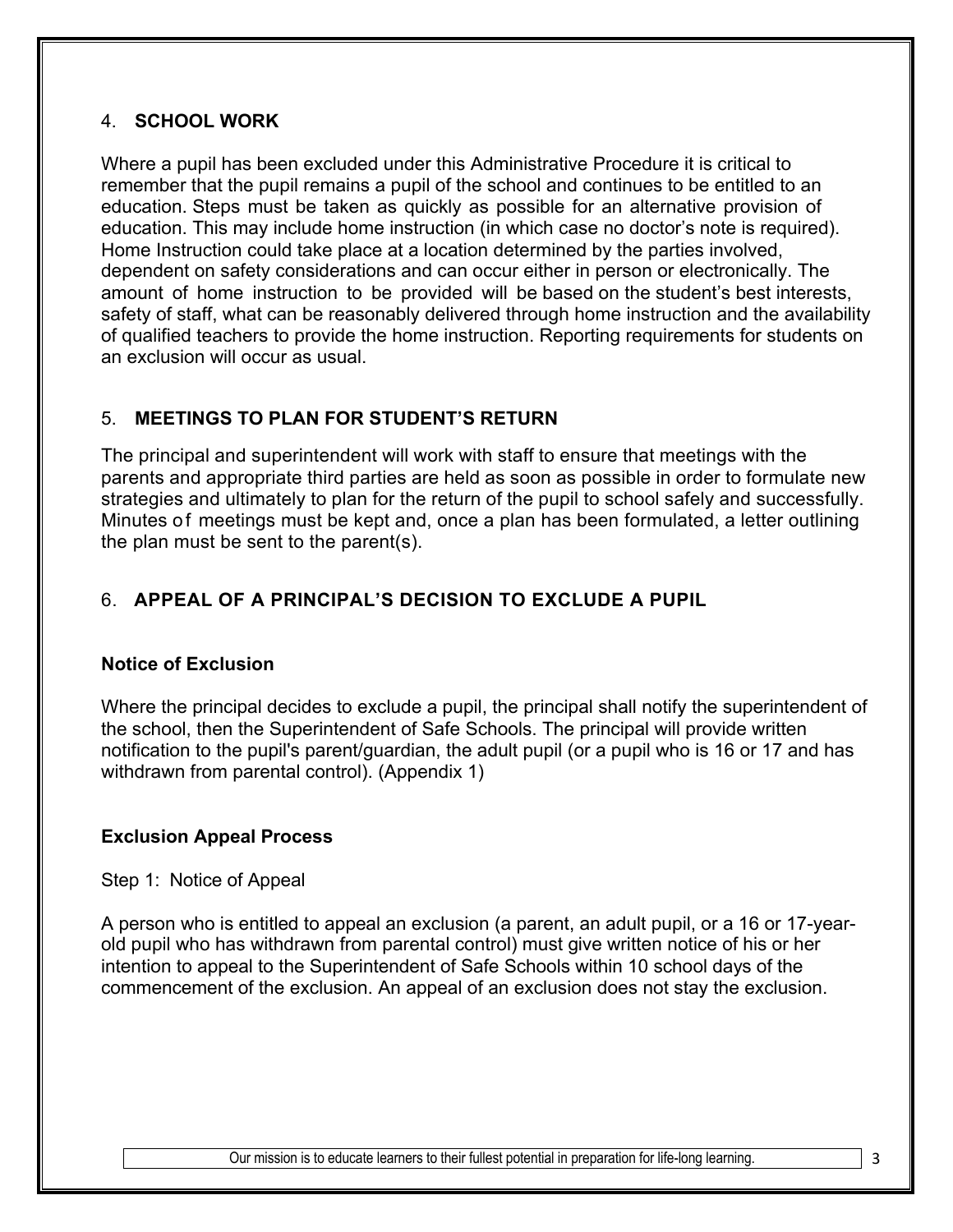The Superintendent of Safe Schools will confirm receipt of this notice. The notice must identify:

- 1. The reason for appealing the exclusion;
- 2. The remedy sought; and
- 3. The names and relationships of all persons to be present at the appeal.

The Superintendent of Safe Schools may extend the deadline for giving written notice of his or her intention to appeal if the person requests an extension to accommodate his or her disability. A person who has given notice of intention to appeal may contact the Superintendent of Safe Schools to discuss any matter respecting the appeal of the exclusion.

#### Step 2: Meeting with the Principal

The person who is entitled to appeal may meet with the principal of the school to discuss the exclusion. If an agreement is not reached through meeting with the principal, then the next step in the appeal process shall be followed.

#### Step 3: Superintendent Review

The Superintendent of Education responsible for the school will review the exclusion. If an agreement is not reached through the Superintendent's Review, the person who is entitled to appeal, and the Superintendent of Education responsible for the school will notify the Superintendent of Safe Schools. The appeal will then be heard by the Board of Trustees.

#### Step 4: Appeal to the Board

The Superintendent of Safe Schools will facilitate and arrange for the Board of Trustees to hear the appeal and contact the person who is entitled to appeal. An information package shall be provided to the appellant and will be outlined in the Notice of Exclusion Appeal.

The Board of Trustees shall hear and determine the appeal within 15 school days of receiving the notice of appeal, unless the parties agree on a later deadline. Parties to the appeal are:

- $\Box$  Principal of the school who excluded the pupil;
- □ Superintendent of Education responsible for the school in which the pupil is registered;
- □ Pupil, if 18 years old (or if 16 or 17 years old and has withdrawn from parental control);
- $\Box$  Pupil's parent(s)/guardian, if the parent(s)/guardian appealed the exclusion.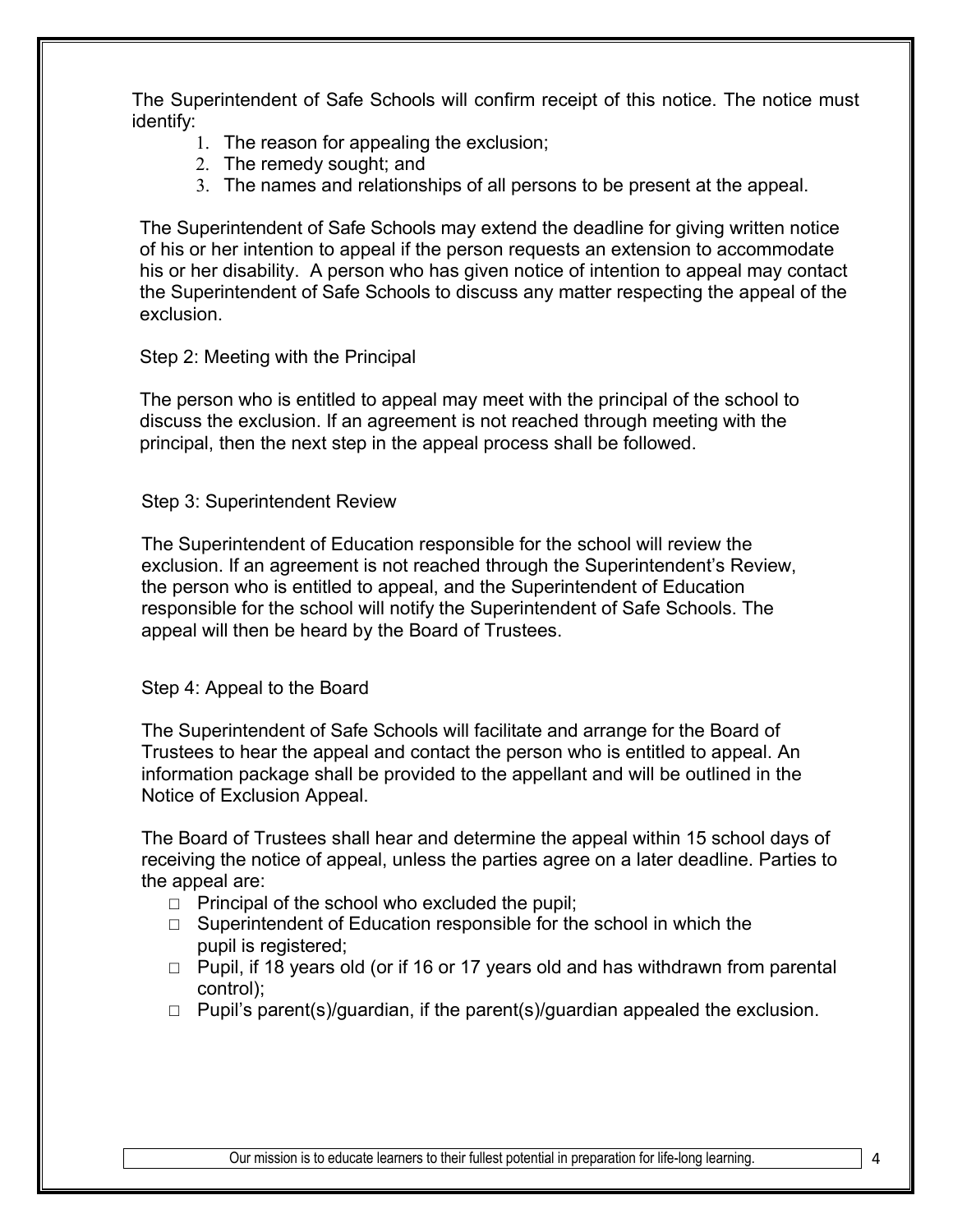#### **Hearing Procedures**

- 1. The appellant and/ or the person with daily care will proceed first by making oral submissions and/or providing written submissions regarding the reason for the appeal and the desired outcome;
- 2. The Superintendent of Education responsible for the school the pupil attends and/or the principal will make oral submissions on behalf of the administration, including a response to any issues raised in the appellant's submissions. The superintendent/principal may rely on the report prepared for the Board of Trustees;
- 3. The appellant may make further submissions addressing any issues raised in the administration's presentation that were not previously addressed by the appellant;
- 4. The Board of Trustees may ask any party, or the students, where appropriate, questions of clarification;
- 5. Adult pupil's or a pupil's parent/guardian(s) may be represented by legal counsel or attend with an advocate/agent or the support of a community member;
- 6. Legal counsel for the Board may be present at the appeal if the appellant is represented by legal counsel or an agent;
- 7. A pupil who is not a party to the appeal has the right to be present at the appeal and to make a statement on his or her own behalf.

The Board of Trustees shall take into account:

□ Submissions and views of all parties;

The Board of Trustees may, in its decision:

- □ Uphold the principal's decision; or
- $\Box$  Return the pupil to school.

The decision of the Board of Trustees is final and will be communicated to all parties in writing by the Superintendent of Safe Schools.